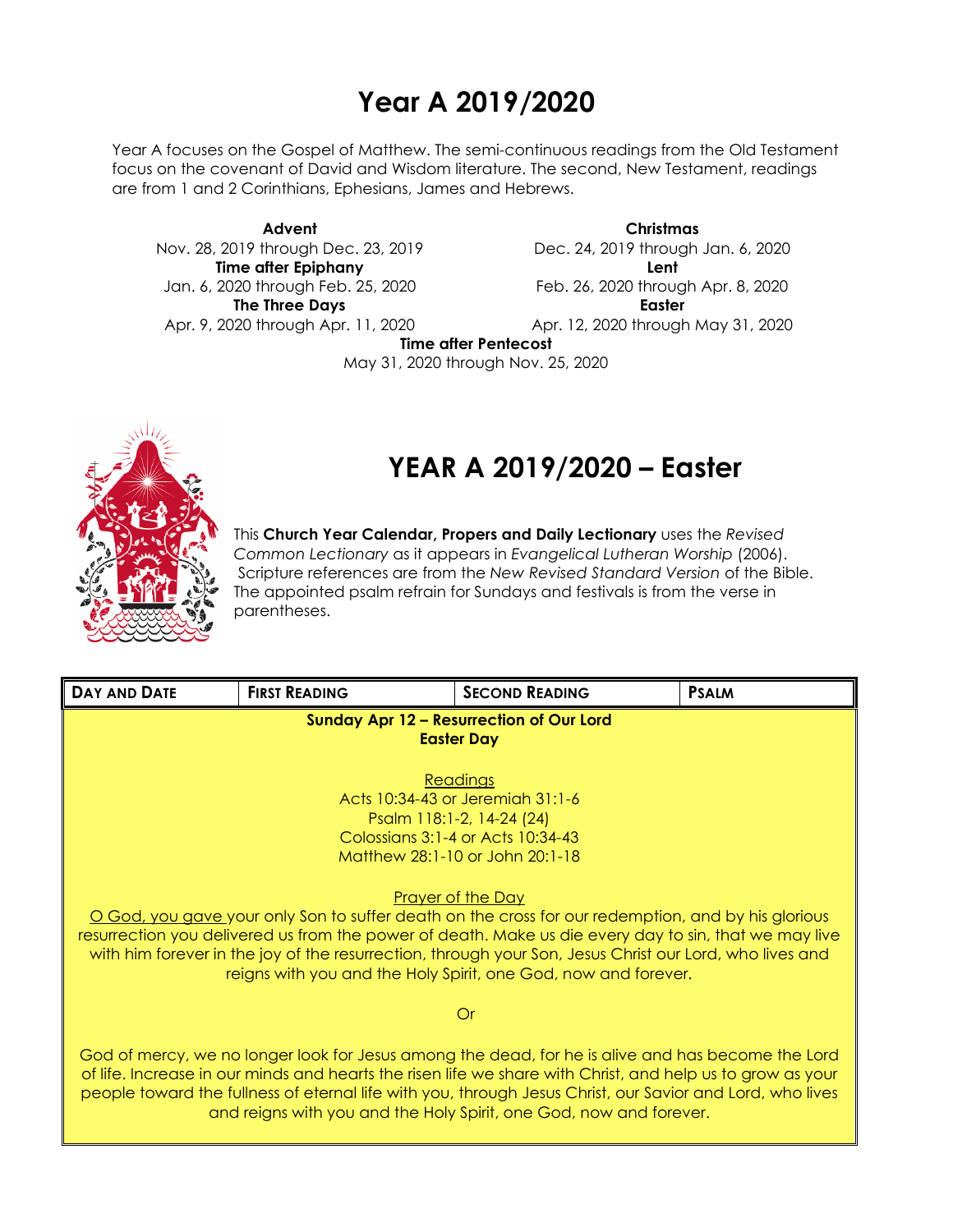|                                                                                                                                                                                                                              |                         | <b>Gospel Acclamation</b>                                                                                    |                 |  |  |  |
|------------------------------------------------------------------------------------------------------------------------------------------------------------------------------------------------------------------------------|-------------------------|--------------------------------------------------------------------------------------------------------------|-----------------|--|--|--|
|                                                                                                                                                                                                                              |                         | Alleluia. Christ, our paschal lamb,   has been sacrificed.                                                   |                 |  |  |  |
|                                                                                                                                                                                                                              |                         | Therefore, let us   keep the feast. Alleluia. (1 Cor. 5:7, 8)                                                |                 |  |  |  |
|                                                                                                                                                                                                                              |                         | <b>Color: White/Gold</b>                                                                                     |                 |  |  |  |
|                                                                                                                                                                                                                              |                         | <b>Sunday Apr 12 - Resurrection of Our Lord</b>                                                              |                 |  |  |  |
|                                                                                                                                                                                                                              |                         | <b>Easter Evening</b>                                                                                        |                 |  |  |  |
|                                                                                                                                                                                                                              |                         |                                                                                                              |                 |  |  |  |
|                                                                                                                                                                                                                              |                         | Readings                                                                                                     |                 |  |  |  |
|                                                                                                                                                                                                                              |                         | <b>Isaiah 25:6-9</b>                                                                                         |                 |  |  |  |
|                                                                                                                                                                                                                              |                         | Psalm 114 (7)<br>1 Corinthians 5:6b-8                                                                        |                 |  |  |  |
|                                                                                                                                                                                                                              |                         | Luke 24:13-49                                                                                                |                 |  |  |  |
|                                                                                                                                                                                                                              |                         |                                                                                                              |                 |  |  |  |
|                                                                                                                                                                                                                              |                         | <b>Prayer of the Day</b>                                                                                     |                 |  |  |  |
|                                                                                                                                                                                                                              |                         | O God, whose blessed Son made himself known to his disciples in the breaking of bread, open the              |                 |  |  |  |
|                                                                                                                                                                                                                              |                         | eyes of our faith, that we may behold him in all his redeeming work, Jesus Christ, our Savior and Lord,      |                 |  |  |  |
|                                                                                                                                                                                                                              |                         | who lives and reigns with you and the Holy Spirit, one God, now and forever.                                 |                 |  |  |  |
|                                                                                                                                                                                                                              |                         |                                                                                                              |                 |  |  |  |
|                                                                                                                                                                                                                              |                         | <b>Gospel Acclamation</b><br>Alleluia. Our hearts   burn within us                                           |                 |  |  |  |
|                                                                                                                                                                                                                              |                         | while you open to   us the scriptures. Alleluia. (Luke 24:27)                                                |                 |  |  |  |
|                                                                                                                                                                                                                              |                         |                                                                                                              |                 |  |  |  |
|                                                                                                                                                                                                                              |                         | <b>Color: White/Gold</b>                                                                                     |                 |  |  |  |
| Mon-Apr 13                                                                                                                                                                                                                   | Exodus 14:10-31; 15:20- | Colossians 3:5-11                                                                                            | Psalm 118: 1-2, |  |  |  |
|                                                                                                                                                                                                                              | 21                      |                                                                                                              | $14-24$         |  |  |  |
|                                                                                                                                                                                                                              |                         | Monday Apr 13 - Resurrection of Our Lord                                                                     |                 |  |  |  |
|                                                                                                                                                                                                                              |                         | <b>Easter Monday</b>                                                                                         |                 |  |  |  |
|                                                                                                                                                                                                                              |                         | These propers may be used for a service on Easter Monday or on another day during the week after Easter Day. |                 |  |  |  |
|                                                                                                                                                                                                                              |                         |                                                                                                              |                 |  |  |  |
|                                                                                                                                                                                                                              |                         | Readings                                                                                                     |                 |  |  |  |
|                                                                                                                                                                                                                              |                         | Daniel 12:1-3                                                                                                |                 |  |  |  |
|                                                                                                                                                                                                                              |                         | Psalm 16:8-11 (9)                                                                                            |                 |  |  |  |
| Acts 2:14, 22b-32<br>Matthew 28:9-15a                                                                                                                                                                                        |                         |                                                                                                              |                 |  |  |  |
|                                                                                                                                                                                                                              |                         |                                                                                                              |                 |  |  |  |
|                                                                                                                                                                                                                              |                         | Prayer of the Day                                                                                            |                 |  |  |  |
|                                                                                                                                                                                                                              |                         |                                                                                                              |                 |  |  |  |
| Almighty God, you give us the joy of celebrating our Lord's resurrection. Give us also the joys of life in<br>your service, and bring us at last to the full joy of life eternal, through Jesus Christ, our Savior and Lord, |                         |                                                                                                              |                 |  |  |  |
| who lives and reigns with you and the Holy Spirit, one God, now and forever.                                                                                                                                                 |                         |                                                                                                              |                 |  |  |  |
|                                                                                                                                                                                                                              |                         |                                                                                                              |                 |  |  |  |
| <b>Gospel Acclamation</b>                                                                                                                                                                                                    |                         |                                                                                                              |                 |  |  |  |
| Alleluia. God raised up Jesus, having freed   him from death,<br>because it was impossible for him to be held   in its power. Alleluia. (Acts 2:24)                                                                          |                         |                                                                                                              |                 |  |  |  |
|                                                                                                                                                                                                                              |                         |                                                                                                              |                 |  |  |  |
| Color: White/Gold                                                                                                                                                                                                            |                         |                                                                                                              |                 |  |  |  |
| Tue $-$ Apr 14                                                                                                                                                                                                               | Exodus 15:1-18          | Colossians 3:12-17                                                                                           | Psalm 118: 1-2, |  |  |  |
|                                                                                                                                                                                                                              |                         |                                                                                                              | $14-24$         |  |  |  |
| Wed-Apr 15                                                                                                                                                                                                                   | Joshua 3:1-17           | Matthew 28:1-10                                                                                              | Psalm 118: 1-2, |  |  |  |
|                                                                                                                                                                                                                              |                         |                                                                                                              | $14-24$         |  |  |  |
| Thu $-$ Apr 16                                                                                                                                                                                                               | Song of Solomon 2:8-    | Colossians 4:2-5                                                                                             | Psalm 16        |  |  |  |
|                                                                                                                                                                                                                              | 15                      |                                                                                                              |                 |  |  |  |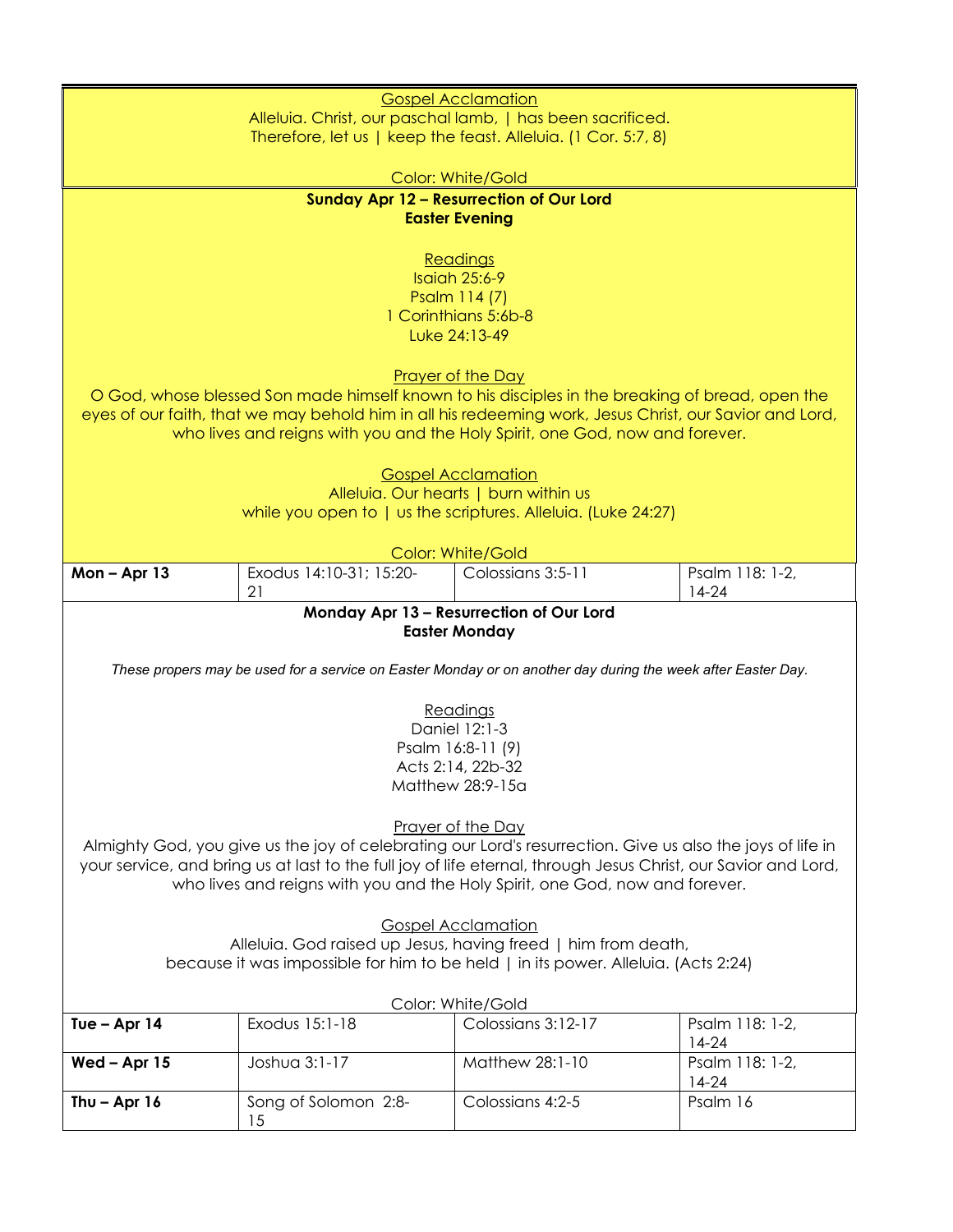| Fri - Apr 17                                                                                               | Song of Solomon0 5:9-<br>6:3                                                          | 1 Corinthians 15:1-11                                                                                 | Psalm 16             |  |  |  |
|------------------------------------------------------------------------------------------------------------|---------------------------------------------------------------------------------------|-------------------------------------------------------------------------------------------------------|----------------------|--|--|--|
| $Sat - Apr 18$                                                                                             | Song of Solomon 8:6-<br>7                                                             | John 20:11-20                                                                                         | Psalm 16             |  |  |  |
|                                                                                                            |                                                                                       | Sunday Apr 19 - Second Sunday of Easter                                                               |                      |  |  |  |
|                                                                                                            |                                                                                       |                                                                                                       |                      |  |  |  |
|                                                                                                            |                                                                                       | Readings<br>Acts 2:14a, 22-32                                                                         |                      |  |  |  |
|                                                                                                            |                                                                                       | Psalm 16 (11)                                                                                         |                      |  |  |  |
|                                                                                                            |                                                                                       | 1 Peter 1:3-9                                                                                         |                      |  |  |  |
|                                                                                                            |                                                                                       | John 20:19-31                                                                                         |                      |  |  |  |
|                                                                                                            |                                                                                       | Prayer of the Day                                                                                     |                      |  |  |  |
|                                                                                                            |                                                                                       | Almighty and eternal God, the strength of those who believe and the hope of those who doubt, may      |                      |  |  |  |
|                                                                                                            |                                                                                       | we, who have not seen, have faith in you and receive the fullness of Christ's blessing, who lives and |                      |  |  |  |
|                                                                                                            |                                                                                       | reigns with you and the Holy Spirit, one God, now and forever.                                        |                      |  |  |  |
|                                                                                                            |                                                                                       |                                                                                                       |                      |  |  |  |
|                                                                                                            |                                                                                       | <b>Gospel Acclamation</b><br>Alleluia. Blessed are those who   have not seen                          |                      |  |  |  |
|                                                                                                            |                                                                                       | and yet have come   to believe. Alleluia. (John 20:29)                                                |                      |  |  |  |
|                                                                                                            |                                                                                       |                                                                                                       |                      |  |  |  |
|                                                                                                            |                                                                                       | Color: White                                                                                          |                      |  |  |  |
| Mon-Apr 20                                                                                                 | Judges 6:36-40                                                                        | Corinthians 15:12-20                                                                                  | Psalm 114            |  |  |  |
| Tue $-$ Apr 21                                                                                             | Jonah 1:1-17                                                                          | 1 Corinthians 15:19-28                                                                                | Psalm 114            |  |  |  |
| Wed - Apr 22                                                                                               | Jonah 2:1-10                                                                          | Matthew 12:38-42                                                                                      | Psalm 114            |  |  |  |
| Thu $-$ Apr 23                                                                                             | Isaiah 25:1-5                                                                         | 1 Peter 1:8b-12                                                                                       | Psalm 116:1-4, 12-19 |  |  |  |
| Fri - Apr 24                                                                                               | Isaiah 26:1-4                                                                         | 1 Peter 1:13-16                                                                                       | Psalm 116:1-4, 12-19 |  |  |  |
|                                                                                                            | Psalm 116:1-4, 12-19<br>$Sat - Apr 25$<br>Isaiah 25:6-9<br>Luke 14:12-14<br><b>Or</b> |                                                                                                       |                      |  |  |  |
|                                                                                                            |                                                                                       |                                                                                                       |                      |  |  |  |
|                                                                                                            |                                                                                       | <b>Friday Apr 25</b>                                                                                  |                      |  |  |  |
|                                                                                                            |                                                                                       | Mark, Evangelist                                                                                      |                      |  |  |  |
|                                                                                                            |                                                                                       | Readings                                                                                              |                      |  |  |  |
|                                                                                                            |                                                                                       | Apr 25, 2011                                                                                          |                      |  |  |  |
|                                                                                                            |                                                                                       | Isaiah 52:7-10                                                                                        |                      |  |  |  |
|                                                                                                            |                                                                                       | Psalm 57 (9)                                                                                          |                      |  |  |  |
| 2 Timothy 4:6-11, 18                                                                                       |                                                                                       |                                                                                                       |                      |  |  |  |
| Mark 1:1-15                                                                                                |                                                                                       |                                                                                                       |                      |  |  |  |
| Prayer of the Day                                                                                          |                                                                                       |                                                                                                       |                      |  |  |  |
| Almighty God, you have enriched your church with Mark's proclamation of the gospel. Give us grace          |                                                                                       |                                                                                                       |                      |  |  |  |
| to believe firmly in the good news of salvation and to walk daily in accord with it, through Jesus Christ, |                                                                                       |                                                                                                       |                      |  |  |  |
| our Savior and Lord, who lives and reigns with you and the Holy Spirit, one God, now and forever.          |                                                                                       |                                                                                                       |                      |  |  |  |
| <b>Gospel Acclamation</b>                                                                                  |                                                                                       |                                                                                                       |                      |  |  |  |
| Alleluia. This Jesus   God raised up,                                                                      |                                                                                       |                                                                                                       |                      |  |  |  |
| and of that all of   us are witnesses. Alleluia. (Acts 2:32)                                               |                                                                                       |                                                                                                       |                      |  |  |  |
|                                                                                                            |                                                                                       |                                                                                                       |                      |  |  |  |
| <b>Color: Scarlet/Red</b>                                                                                  |                                                                                       |                                                                                                       |                      |  |  |  |
|                                                                                                            |                                                                                       |                                                                                                       |                      |  |  |  |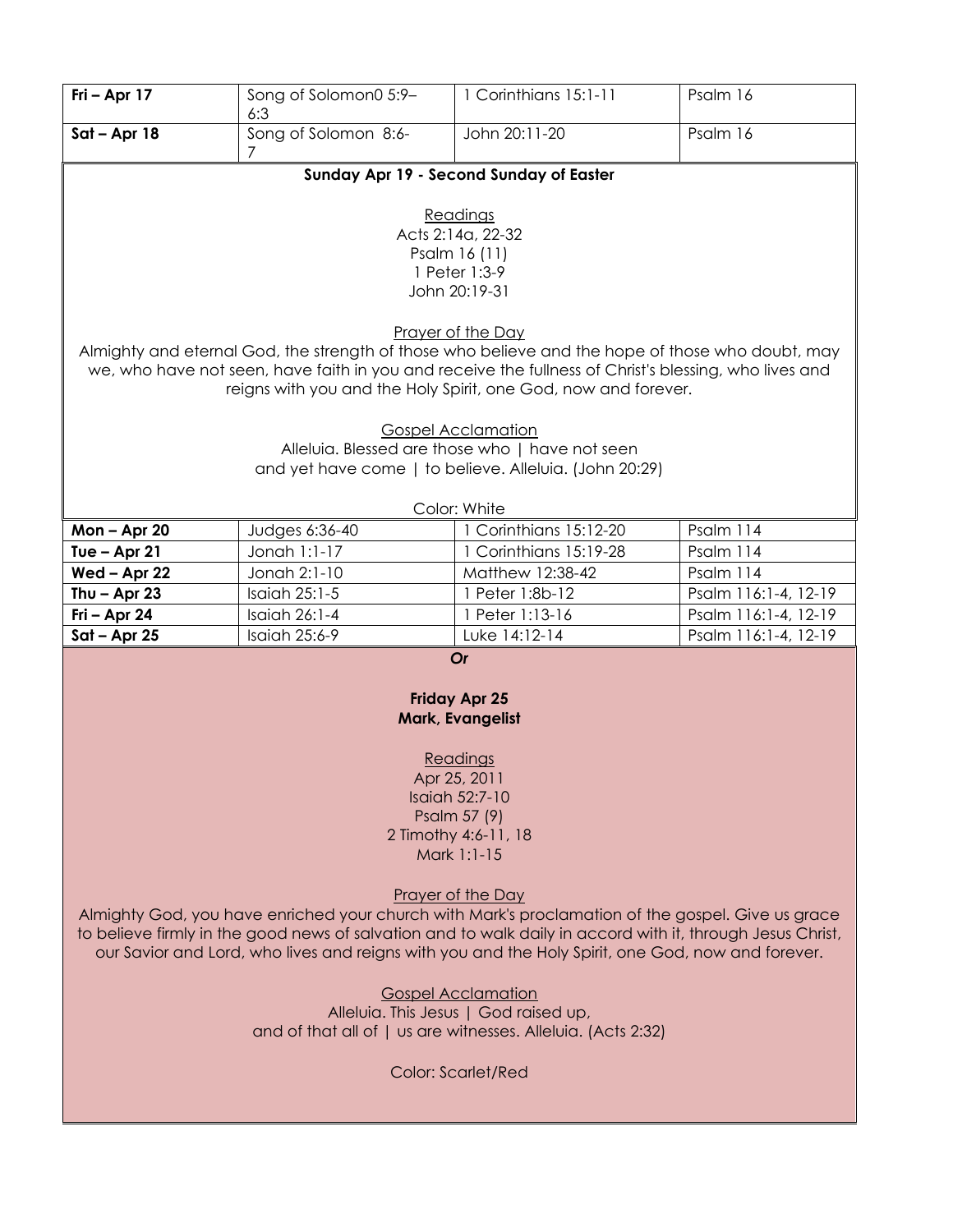| Sunday Apr 26 - Third Sunday of Easter                                                         |                              |                                                                                                                                                                                                                                                                          |           |  |
|------------------------------------------------------------------------------------------------|------------------------------|--------------------------------------------------------------------------------------------------------------------------------------------------------------------------------------------------------------------------------------------------------------------------|-----------|--|
| Readings<br>Acts 2:14a, 36-41<br>Psalm 116:1-4, 12-19 (13)<br>1 Peter 1:17-23<br>Luke 24:13-35 |                              |                                                                                                                                                                                                                                                                          |           |  |
|                                                                                                |                              | <b>Prayer of the Day</b><br>O God, your Son makes himself known to all his disciples in the breaking of bread. Open the eyes of our<br>faith, that we may see him in his redeeming work, who lives and reigns with you and the Holy Spirit, one<br>God, now and forever. |           |  |
|                                                                                                |                              | <b>Gospel Acclamation</b><br>Alleluia. Our hearts   burn within us<br>while you open to   us the scriptures. Alleluia. (Luke 24:32)<br>Color: White                                                                                                                      |           |  |
| Mon – Apr 27                                                                                   | Genesis 18:1-14              | 1 Peter 1:23-25                                                                                                                                                                                                                                                          | Psalm 134 |  |
| Tue - Apr 28                                                                                   | Proverbs 8:32-9:6            | 1 Peter 2:1-3                                                                                                                                                                                                                                                            | Psalm 134 |  |
| Wed - Apr 29                                                                                   | Exodus 24:1-11               | John 21:1-14                                                                                                                                                                                                                                                             | Psalm 134 |  |
| Thu $-$ Apr 30                                                                                 | Exodus 2:15b-25              | 1 Peter 2:9-12                                                                                                                                                                                                                                                           | Psalm 23  |  |
| Fri – May 1                                                                                    | Exodus 3:16-22;<br>$4:18-20$ | 1 Peter 2:13-17                                                                                                                                                                                                                                                          | Psalm 23  |  |
| Or                                                                                             |                              |                                                                                                                                                                                                                                                                          |           |  |
| <b>Friday May 1</b><br><b>Philip and James, Apostles</b>                                       |                              |                                                                                                                                                                                                                                                                          |           |  |
| Readings<br>Isaiah 30:18-21<br>Psalm 44:1-3, 20-26 (26)                                        |                              |                                                                                                                                                                                                                                                                          |           |  |

2 Corinthians 4:1-6 John 14:8-14

Prayer of the Day

Almighty God, you gave to your apostles Philip and James grace and strength to bear witness to your Son. Grant that we, remembering their victory of faith, may glorify in life and death the name of our Lord Jesus Christ, who lives and reigns and you and the Holy Spirit, one God, now and forever.

Gospel Acclamation

Alleluia. You will be my witnesses in Jerusalem, in all Judea | and Samaria, and to the ends | of the earth. Alleluia. (Acts 1:8)

| <b>Color: Scarlet/Red</b> |                 |                                        |          |  |
|---------------------------|-----------------|----------------------------------------|----------|--|
| Sat – May 2               | Ezekiel 34:1-16 | Luke 15:1-7                            | Psalm 23 |  |
|                           |                 | Sunday May 3 - Fourth Sunday of Easter |          |  |
|                           |                 |                                        |          |  |
| Readings                  |                 |                                        |          |  |
| Acts 2:42-47              |                 |                                        |          |  |
| Psalm 23 (1)              |                 |                                        |          |  |
| Peter 2:19-25             |                 |                                        |          |  |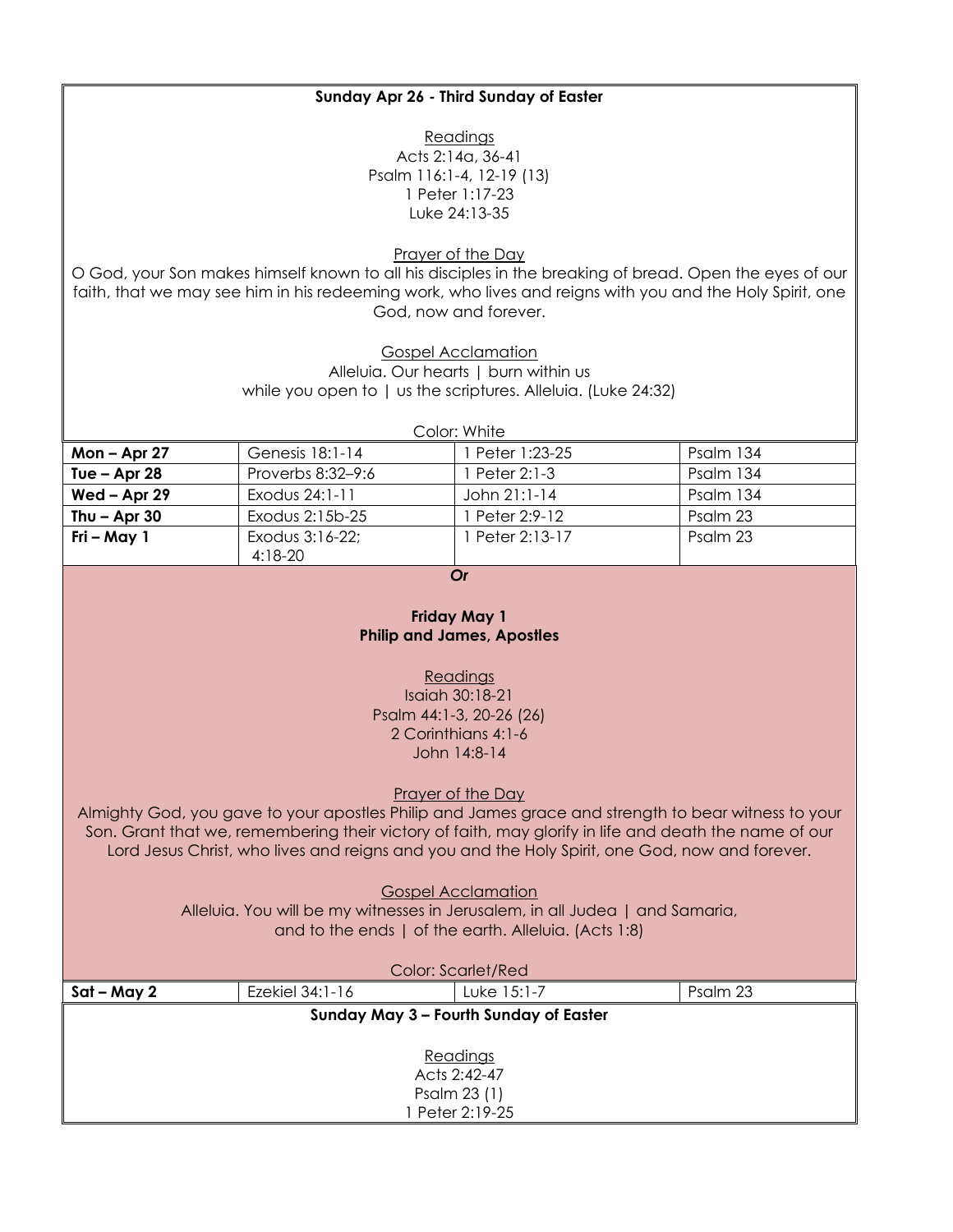## John 10:1-10

### Prayer of the Day

O God our shepherd, you know your sheep by name and lead us to safety through the valleys of death. Guide us by your voice, that we may walk in certainty and security to the joyous feast prepared in your house, through Jesus Christ, our Savior and Lord, who lives and reigns with you and the Holy Spirit, one God, now and forever.

> Gospel Acclamation Alleluia. Jesus says, I am | the good shepherd. I know my own and my | own know me. Alleluia. (John 10:14)

| Color: White  |                   |                  |                     |  |
|---------------|-------------------|------------------|---------------------|--|
| Mon-May 4     | Ezekiel 34:17-23  | l Peter 5:1-5    | Psalm 100           |  |
| Tue – May $5$ | Ezekiel 34:23-31  | Hebrews 13:20-21 | Psalm 100           |  |
| Wed - May 6   | Jeremiah 23:1-8   | Matthew 20:17-28 | Psalm 100           |  |
| Thu $-$ May 7 | Genesis 12:1-3    | Acts 6:8-15      | Psalm 31:1-5, 15-16 |  |
| Fri – May 8   | Exodus $3:1-12$   | Acts $7:1-16$    | Psalm 31:1-5, 15-16 |  |
| Sat - May 9   | Jeremiah 26:20-24 | John 8:48-59     | Psalm 31:1-5, 15-16 |  |

Readings Acts 7:55-60 Psalm 31:1-5, 15-16 (5) 1 Peter 2:2-10 John 14:1-14

Prayer of the Day

Almighty God, your Son Jesus Christ is the way, the truth, and the life. Give us grace to love one another, to follow in the way of his commandments, and to share his risen life with all the world, for he lives and reigns with you and the Holy Spirit, one God, now and forever.

Gospel Acclamation

Alleluia. I am the way, the truth, | and the life. No one comes to the Father ex- | cept through me. Alleluia. (John 14:6)

| Color: White   |                  |                                                                                                                            |                |  |
|----------------|------------------|----------------------------------------------------------------------------------------------------------------------------|----------------|--|
| Mon-May 11     | Exodus 13:17-22  | Acts 7:17-40                                                                                                               | Psalm 102:1-17 |  |
| Tue $-$ May 12 | Proverbs 3:5-12  | Acts 7:44-56                                                                                                               | Psalm 102:1-17 |  |
| Wed - May 13   | Proverbs 3:13-18 | John 8:31-38                                                                                                               | Psalm 102:1-17 |  |
| Thu $-$ May 14 | Genesis 6:5-22   | Acts 27:1-12                                                                                                               | Psalm 66:8-20  |  |
|                |                  | Or<br><b>Thursday May 14</b><br><b>Matthias, Apostle</b><br>Readings<br>$Isqich 66:1-2$<br>Psalm 56 (12)<br>Luke $6:12-16$ |                |  |

Acts 1:15-26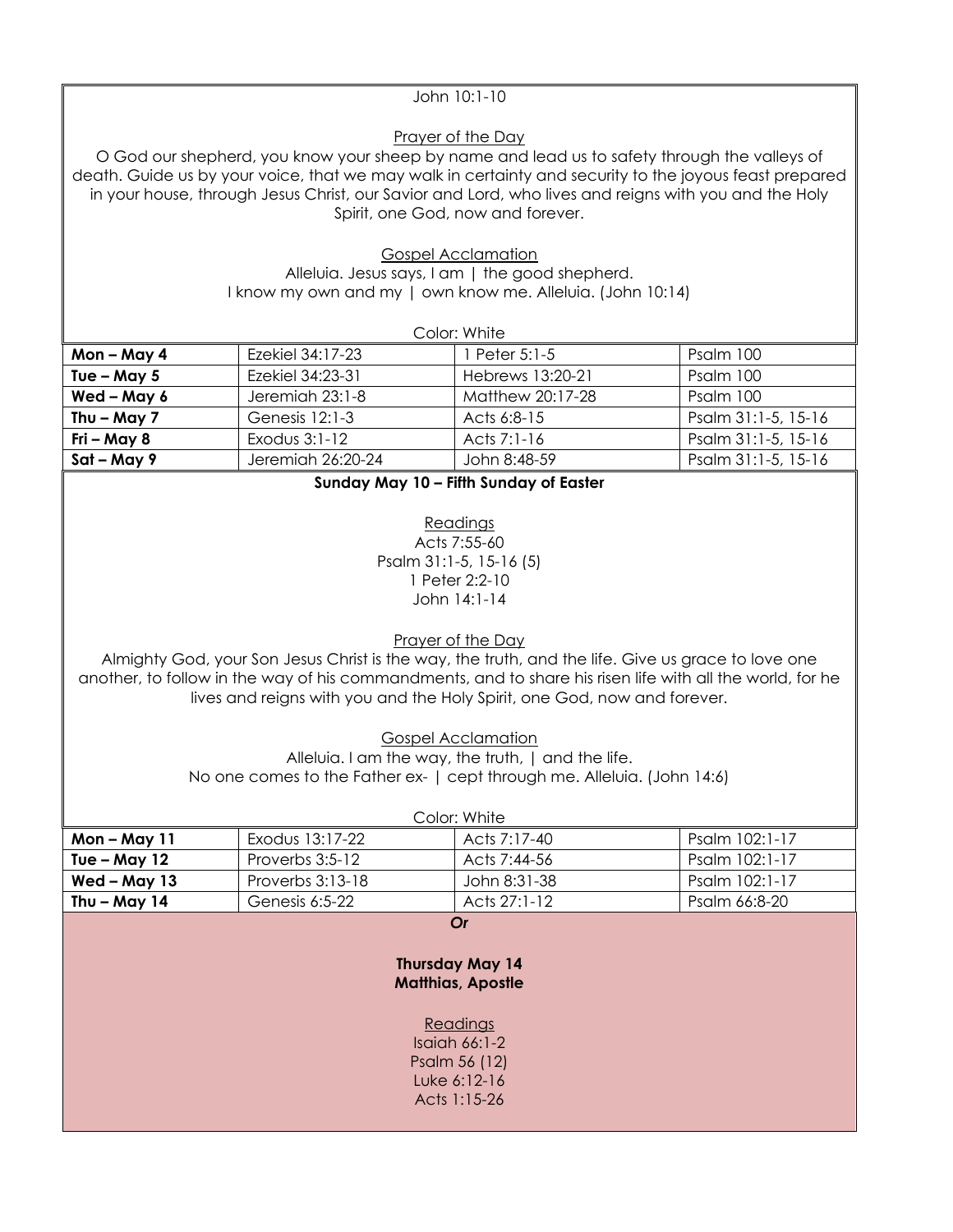| <b>Prayer of the Day</b><br>Almighty God, you chose your faithful servant Matthias to be numbered among the twelve. Grant that<br>your church may always be taught and guided by faithful and true pastors, through Jesus Christ our<br>shepherd, who lives and reigns with you and the Holy Spirit, one God, now and forever.                                                                                                                                                                                                                                          |                                                                                                                                                                                                                         |                                                                                                                                                                     |               |  |
|-------------------------------------------------------------------------------------------------------------------------------------------------------------------------------------------------------------------------------------------------------------------------------------------------------------------------------------------------------------------------------------------------------------------------------------------------------------------------------------------------------------------------------------------------------------------------|-------------------------------------------------------------------------------------------------------------------------------------------------------------------------------------------------------------------------|---------------------------------------------------------------------------------------------------------------------------------------------------------------------|---------------|--|
|                                                                                                                                                                                                                                                                                                                                                                                                                                                                                                                                                                         |                                                                                                                                                                                                                         | <b>Gospel Acclamation</b><br>Alleluia. You will be my witnesses in Jerusalem, in all Judea   and Samaria,<br>and to the ends   of the earth. Alleluia. (John 12:26) |               |  |
|                                                                                                                                                                                                                                                                                                                                                                                                                                                                                                                                                                         |                                                                                                                                                                                                                         |                                                                                                                                                                     |               |  |
| Fri - May $15$                                                                                                                                                                                                                                                                                                                                                                                                                                                                                                                                                          | Genesis 7:1-24                                                                                                                                                                                                          | <b>Color: Scarlet/Red</b><br>Acts 27:13-38                                                                                                                          | Psalm 66:8-20 |  |
| $Sat - May 16$                                                                                                                                                                                                                                                                                                                                                                                                                                                                                                                                                          | Genesis 8:13-19                                                                                                                                                                                                         | John 14:27-29                                                                                                                                                       | Psalm 66:8-20 |  |
|                                                                                                                                                                                                                                                                                                                                                                                                                                                                                                                                                                         |                                                                                                                                                                                                                         | Sunday May 17 - Sixth Sunday of Easter                                                                                                                              |               |  |
|                                                                                                                                                                                                                                                                                                                                                                                                                                                                                                                                                                         |                                                                                                                                                                                                                         | Readings<br>Acts 17:22-31<br>Psalm 66:8-20 (8)<br>1 Peter 3:13-22<br>John 14:15-21                                                                                  |               |  |
| Prayer of the Day<br>Almighty and ever-living God, you hold together all things in heaven and on earth. In your great mercy<br>receive the prayers of all your children, and give to all the world the Spirit of your truth and peace,<br>through Jesus Christ, our Savior and Lord, who lives and reigns with you and the Holy Spirit, one God,<br>now and forever.<br><b>Gospel Acclamation</b><br>Alleluia. Those who love me will keep my word, and my Fa-   ther will love them,<br>and we will come to them and make our   home with them. Alleluia. (John 14:23) |                                                                                                                                                                                                                         |                                                                                                                                                                     |               |  |
|                                                                                                                                                                                                                                                                                                                                                                                                                                                                                                                                                                         |                                                                                                                                                                                                                         | Color: White                                                                                                                                                        |               |  |
| <b>Mon-May 18</b>                                                                                                                                                                                                                                                                                                                                                                                                                                                                                                                                                       | Genesis 9:8-17                                                                                                                                                                                                          | Acts 27:39-44                                                                                                                                                       | Psalm 93      |  |
| Tue $-$ May 19                                                                                                                                                                                                                                                                                                                                                                                                                                                                                                                                                          | Deuteronomy 5:22-33                                                                                                                                                                                                     | 1 Peter 3:8-12                                                                                                                                                      | Psalm 93      |  |
| Wed - May 20                                                                                                                                                                                                                                                                                                                                                                                                                                                                                                                                                            | Deuteronomy 31:1-13                                                                                                                                                                                                     | John 16:16-24<br>Thursday May 21 - Ascension of Our Lord                                                                                                            | Psalm 93      |  |
| Readings<br>Acts 1:1-11<br>Psalm 47 (5) or Psalm 93 (2)<br>Ephesians 1:15-23<br>Luke 24:44-53<br><b>Prayer of the Day</b><br>Almighty God, your only Son was taken into the heavens and in your presence intercedes for us.<br>Receive us and our prayers for all the world, and in the end bring everything into your glory, through<br>Jesus Christ, our Sovereign and Lord, who lives and reigns with you and the Holy Spirit, one God, now<br>and forever.                                                                                                          |                                                                                                                                                                                                                         |                                                                                                                                                                     |               |  |
| Or                                                                                                                                                                                                                                                                                                                                                                                                                                                                                                                                                                      |                                                                                                                                                                                                                         |                                                                                                                                                                     |               |  |
|                                                                                                                                                                                                                                                                                                                                                                                                                                                                                                                                                                         | Almighty God, your blessed Son, our Savior Jesus Christ, ascended far above all heavens that he might<br>fill all things. Mercifully give us faith to trust that, as he promised, he abides with us on earth to the end |                                                                                                                                                                     |               |  |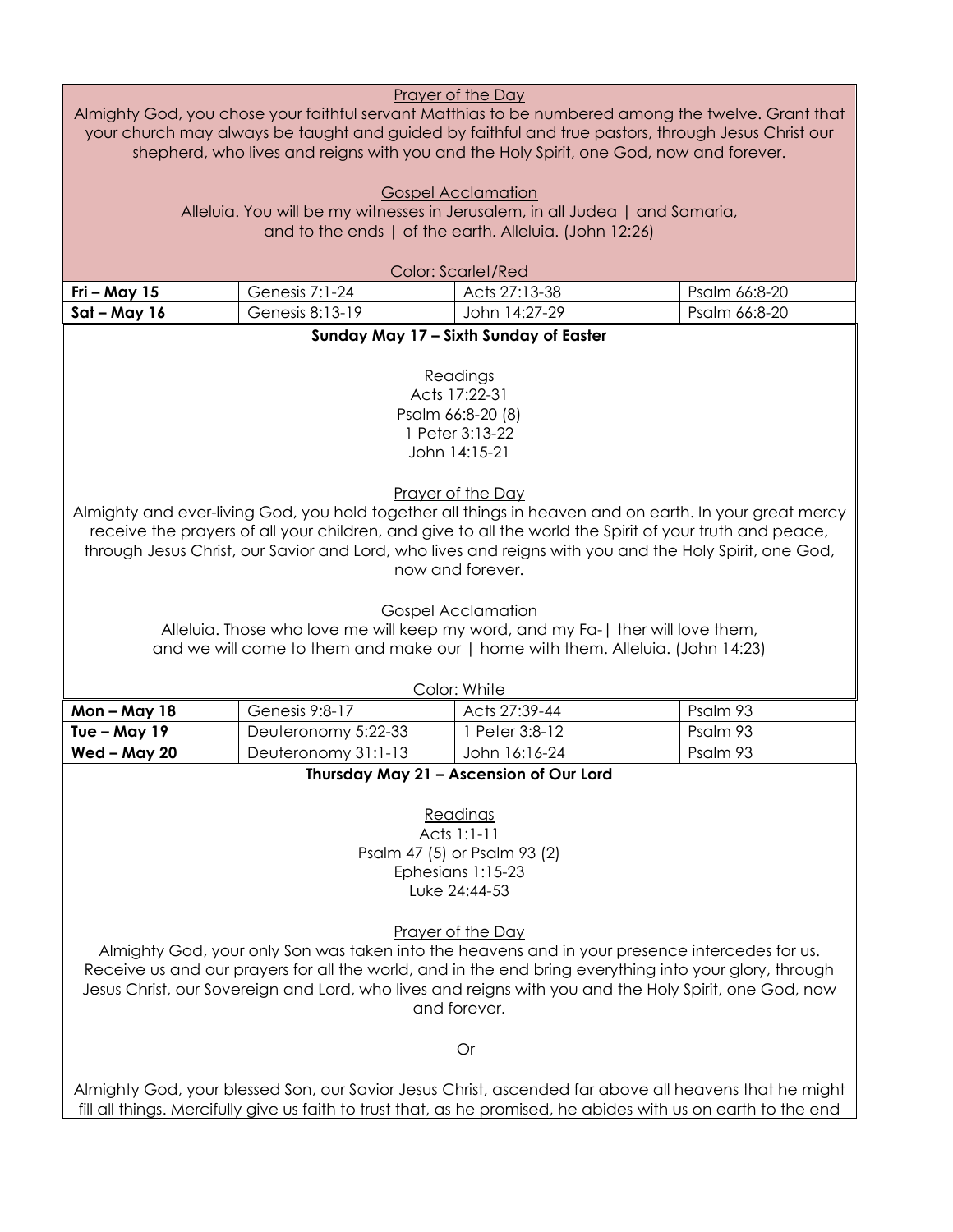|                   |                         | of time, who lives and reigns with you and the Holy Spirit, one God, now and forever.                       |                                                                                                            |
|-------------------|-------------------------|-------------------------------------------------------------------------------------------------------------|------------------------------------------------------------------------------------------------------------|
|                   |                         |                                                                                                             |                                                                                                            |
|                   |                         | <b>Gospel Acclamation</b><br>Alleluia. Go and make disciples of all nations,   says the Lord;               |                                                                                                            |
|                   |                         | I am with you always, to the end   of the age. Alleluia. (Matt. 28:19, 20)                                  |                                                                                                            |
|                   |                         |                                                                                                             |                                                                                                            |
|                   |                         | Color: White                                                                                                |                                                                                                            |
| Fri – May 22      | 2 Kings 2:1-12          | Ephesians 2:1-7                                                                                             | Psalm 93                                                                                                   |
| $Sat - May 23$    | 2 Kings 2:13-15         | John 8:21-30                                                                                                | Psalm 93                                                                                                   |
|                   |                         | Sunday May 24 - Seventh Sunday of Easter                                                                    |                                                                                                            |
|                   |                         | Readings                                                                                                    |                                                                                                            |
|                   |                         | Acts 1:6-14                                                                                                 |                                                                                                            |
|                   |                         | Psalm 68:1-10, 32-35 (4)                                                                                    |                                                                                                            |
|                   |                         | 1 Peter 4:12-14; 5:6-11                                                                                     |                                                                                                            |
|                   |                         | John 17:1-11                                                                                                |                                                                                                            |
|                   |                         |                                                                                                             |                                                                                                            |
|                   |                         | <b>Prayer of the Day</b>                                                                                    | O God of glory, your Son Jesus Christ suffered for us and ascended to your right hand. Unite us with       |
|                   |                         |                                                                                                             | Christ and each other in suffering and in joy, that all the world may be drawn into your bountiful         |
|                   |                         |                                                                                                             | presence, through Jesus Christ, our Savior and Lord, who lives and reigns with you and the Holy Spirit,    |
|                   |                         | one God, now and forever.                                                                                   |                                                                                                            |
|                   |                         |                                                                                                             |                                                                                                            |
|                   |                         | <b>Gospel Acclamation</b>                                                                                   |                                                                                                            |
|                   |                         | Alleluia. I will not leave you orphaned,   says the Lord.<br>I am com-   ing to you. Alleluia. (John 14:18) |                                                                                                            |
|                   |                         |                                                                                                             |                                                                                                            |
|                   |                         | Color: White                                                                                                |                                                                                                            |
|                   | Leviticus 9:1-11, 22-24 |                                                                                                             |                                                                                                            |
| <b>Mon-May 25</b> |                         | 1 Peter 4:1-6                                                                                               | Psalm 99                                                                                                   |
| Tue - May 26      | Numbers 16:41-50        | 1 Peter 4:7-11                                                                                              | Psalm 99                                                                                                   |
| Wed-May 27        | Kings 8:54-65           | John 3:31-36                                                                                                | Psalm 99                                                                                                   |
| Thu $-$ May 28    | Exodus 19:1-9a          | Acts 2:1-11                                                                                                 | Psalm 33:12-22                                                                                             |
| Fri - May 29      | Exodus 19:16-25         | Romans 8:14-17                                                                                              | Psalm 33:12-22                                                                                             |
| $Sat - May 30$    | Exodus 20:1-21          | <b>Matthew 5:1-12</b>                                                                                       | Psalm 33:12-22                                                                                             |
|                   |                         | Or                                                                                                          |                                                                                                            |
|                   |                         |                                                                                                             |                                                                                                            |
|                   |                         | <b>Saturday May 30</b>                                                                                      |                                                                                                            |
|                   |                         | <b>Vigil of Pentecost</b>                                                                                   |                                                                                                            |
|                   |                         | Readings                                                                                                    |                                                                                                            |
|                   |                         | Exodus 19:1-9 or Acts 2:1-11                                                                                |                                                                                                            |
|                   |                         | Psalm 33:12-22 (20) or Psalm 130 (4)                                                                        |                                                                                                            |
|                   |                         | Romans 8:14-17, 22-27                                                                                       |                                                                                                            |
|                   |                         | John 7:37-39                                                                                                |                                                                                                            |
|                   |                         | <b>Prayer of the Day</b>                                                                                    |                                                                                                            |
|                   |                         |                                                                                                             | Almighty and ever-living God, you fulfilled the promise of Easter by sending the gift of your Holy Spirit. |
|                   |                         |                                                                                                             | Look upon your people gathered in prayer, open to receive the Spirit's flame. May it come to rest in our   |
|                   |                         |                                                                                                             | hearts and heal the divisions of word and tongue, that with one voice and one song we may praise           |
|                   |                         | you and the Holy Spirit, one God, now and forever.                                                          | your name in joy and thanksgiving; through Jesus Christ, our Savior and Lord, who lives and reigns with    |